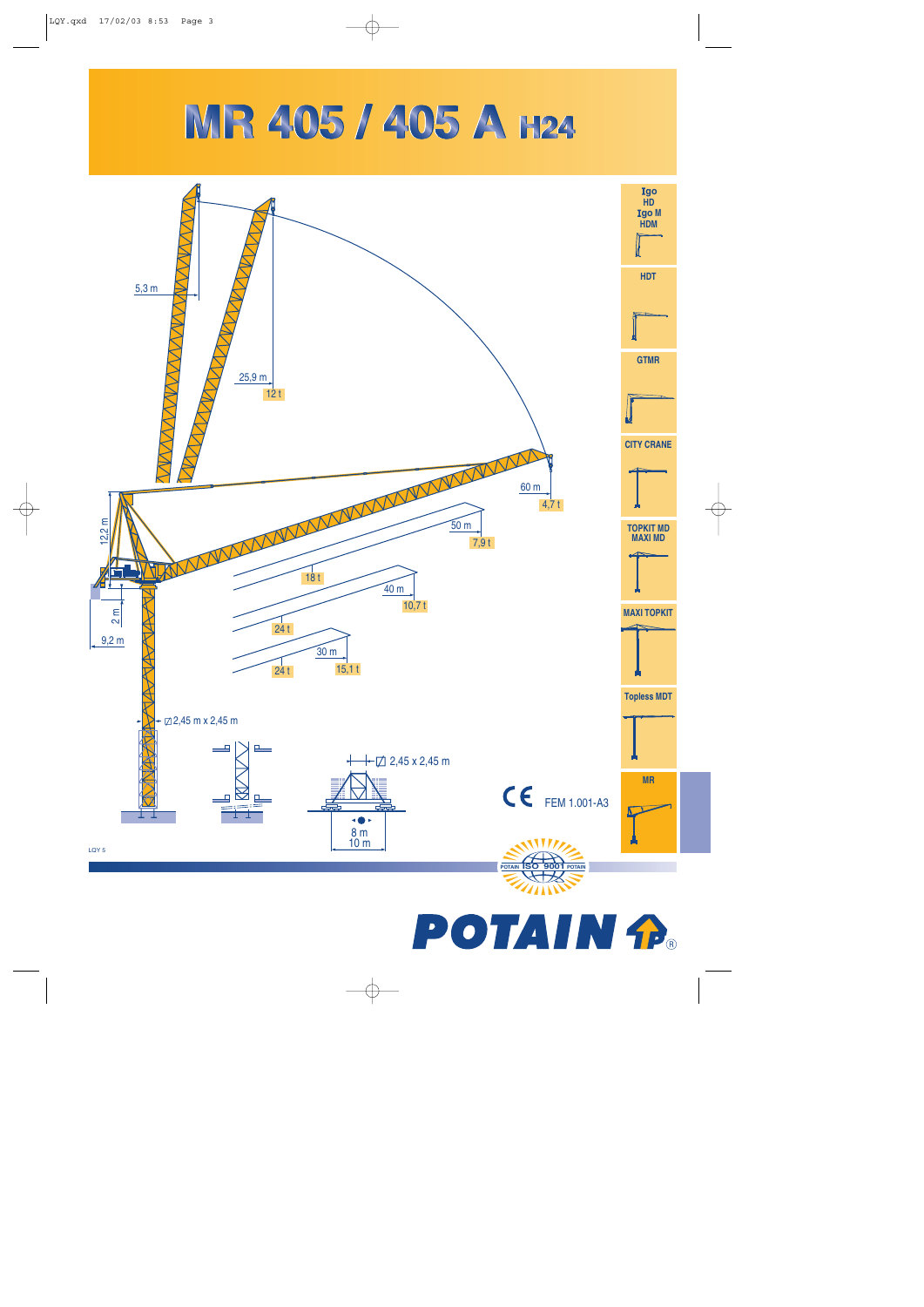

**MR 405 / 405 A H24**

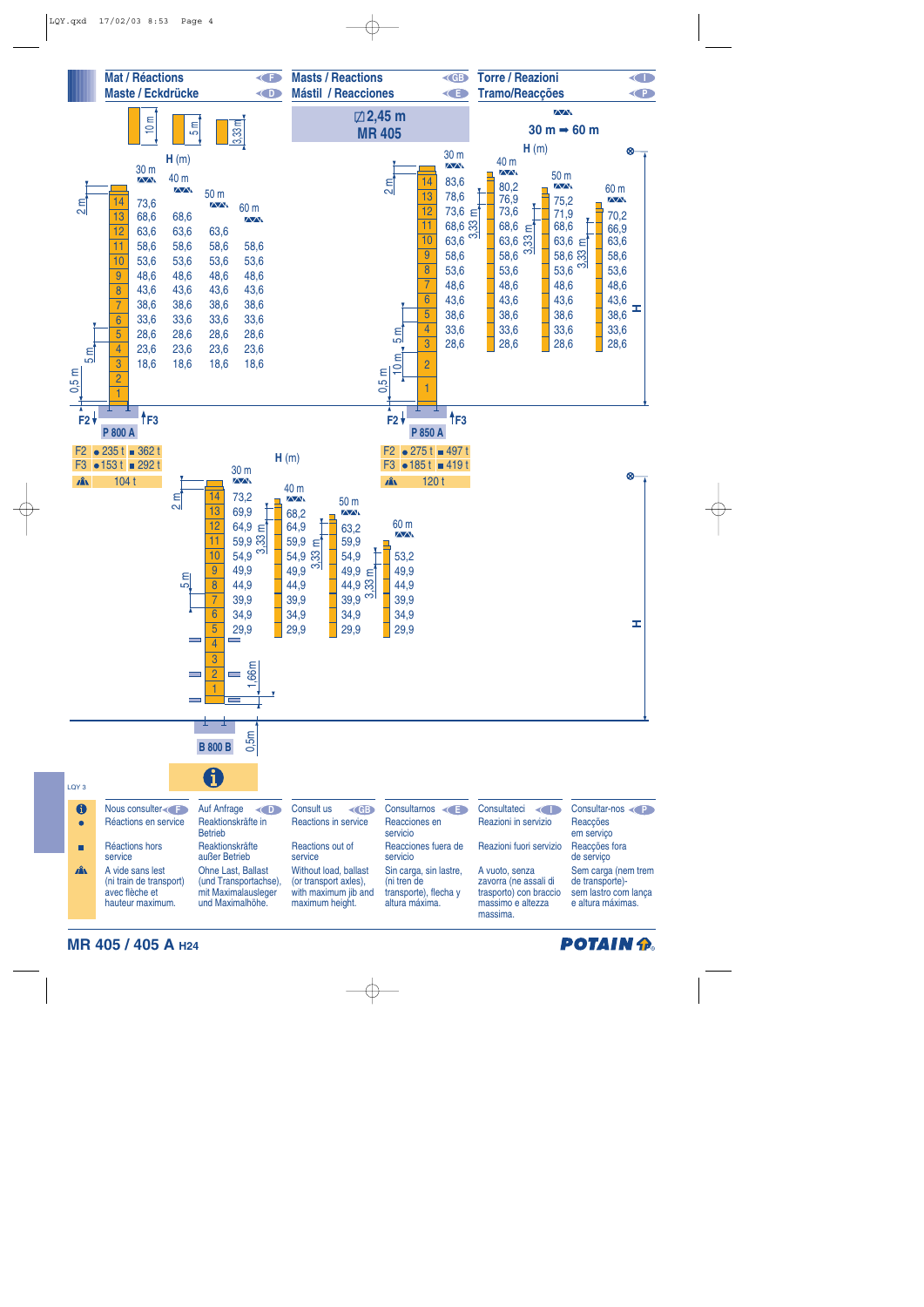| <b>Mat / Réactions</b><br><b>Maste / Eckdrücke</b> | <( D ) | <b>Masts / Reactions</b><br><b>Mástil / Reacciones</b> | $\triangleleft$ GB | <b>Torre / Reazioni</b><br>$\left( -\right)$<br><b>Tramo/Reacções</b> |  |  |
|----------------------------------------------------|--------|--------------------------------------------------------|--------------------|-----------------------------------------------------------------------|--|--|
| 10 m<br>$3,33$ m<br>Ξ,                             |        | $\boxtimes$ 2,45 m<br><b>MR405</b>                     |                    | $\sqrt{N}$<br>$30 m \rightarrow 60 m$                                 |  |  |
| H(m)                                               |        |                                                        |                    |                                                                       |  |  |

**H** (m)



**H** (m)

| E              |                | 30 m<br>$\overline{\wedge}$ | 40 m                |                     |                     |
|----------------|----------------|-----------------------------|---------------------|---------------------|---------------------|
|                | 14             | 90,1                        | $\overline{\wedge}$ | 50 <sub>m</sub>     |                     |
|                | 13             | 87,4                        | 87,4                | $\overline{\wedge}$ | 60 m                |
|                | 12             | 84,1                        | 84,1                | 84,1                | $\overline{\wedge}$ |
| E<br>3.33 ຕ    | 11             | 79,1                        | 79,1                | 79,1                | 79,1                |
|                | 10             | 74,1                        | 74,1                | 74,1                | 74,1                |
|                | 9              | 69,1                        | 69,1                | 69,1                | 69,1                |
|                | 8              | 64,1                        | 64,1                | 64,1                | 64,1                |
| 5 m            | $\overline{7}$ | 59,1                        | 59,1                | 59,1                | 59,1                |
|                | 6              | 54,1                        | 54,1                | 54,1                | 54,1                |
|                | 5              | 49,1                        | 49,1                | 49,1                | 49,1                |
|                | 4              | 44,1                        | 44,1                | 44,1                | 44,1                |
|                | 3              | 39,1                        | 39,1                | 39,1                | 39,1                |
|                | $\overline{2}$ |                             |                     |                     |                     |
|                | 1              |                             |                     |                     |                     |
|                |                |                             |                     |                     |                     |
|                | 10 x 10 m      | Eí                          |                     |                     |                     |
|                | J 850 A        |                             |                     |                     |                     |
| F <sub>1</sub> |                | $174t = 255t$               |                     |                     |                     |

173 t

 $\mathbf{A}$ 

## $L$  OY 3

| <b>LVI</b> U     |                                                                                   |                                                                                        |                                                                                           |                                                                                  |                                                                                                    |                                                                                     |
|------------------|-----------------------------------------------------------------------------------|----------------------------------------------------------------------------------------|-------------------------------------------------------------------------------------------|----------------------------------------------------------------------------------|----------------------------------------------------------------------------------------------------|-------------------------------------------------------------------------------------|
| $\mathbf \Theta$ | Nous consulter                                                                    | Auf Anfrage<br>$\left( 0 \right)$                                                      | Consult us<br>$\left($ GB                                                                 | Consultarnos $\left\langle \right\rangle$                                        | Consultateci<br><b>KOD</b>                                                                         | Consultar-nos                                                                       |
| $\bullet$        | Réactions en service                                                              | Reaktionskräfte in<br><b>Betrieb</b>                                                   | Reactions in service                                                                      | Reacciones en<br>servicio                                                        | Reazioni in servizio                                                                               | Reacções<br>em serviço                                                              |
|                  | Réactions hors<br>service                                                         | Reaktionskräfte<br>außer Betrieb                                                       | Reactions out of<br>service                                                               | Reacciones fuera de<br>servicio                                                  | Reazioni fuori servizio                                                                            | Reacções fora<br>de serviço                                                         |
| $\mathbf{A}$     | A vide sans lest<br>(ni train de transport)<br>avec flèche et<br>hauteur maximum. | Ohne Last, Ballast<br>(und Transportachse),<br>mit Maximalausleger<br>und Maximalhöhe. | Without load, ballast<br>(or transport axles),<br>with maximum jib and<br>maximum height. | Sin carga, sin lastre,<br>(ni tren de<br>transporte), flecha y<br>altura máxima. | A vuoto, senza<br>zavorra (ne assali di<br>trasporto) con braccio<br>massimo e altezza<br>massima. | Sem carga (nem trem<br>de transporte)-<br>sem lastro com lança<br>e altura máximas. |

**MR 405 / 405 A H24**

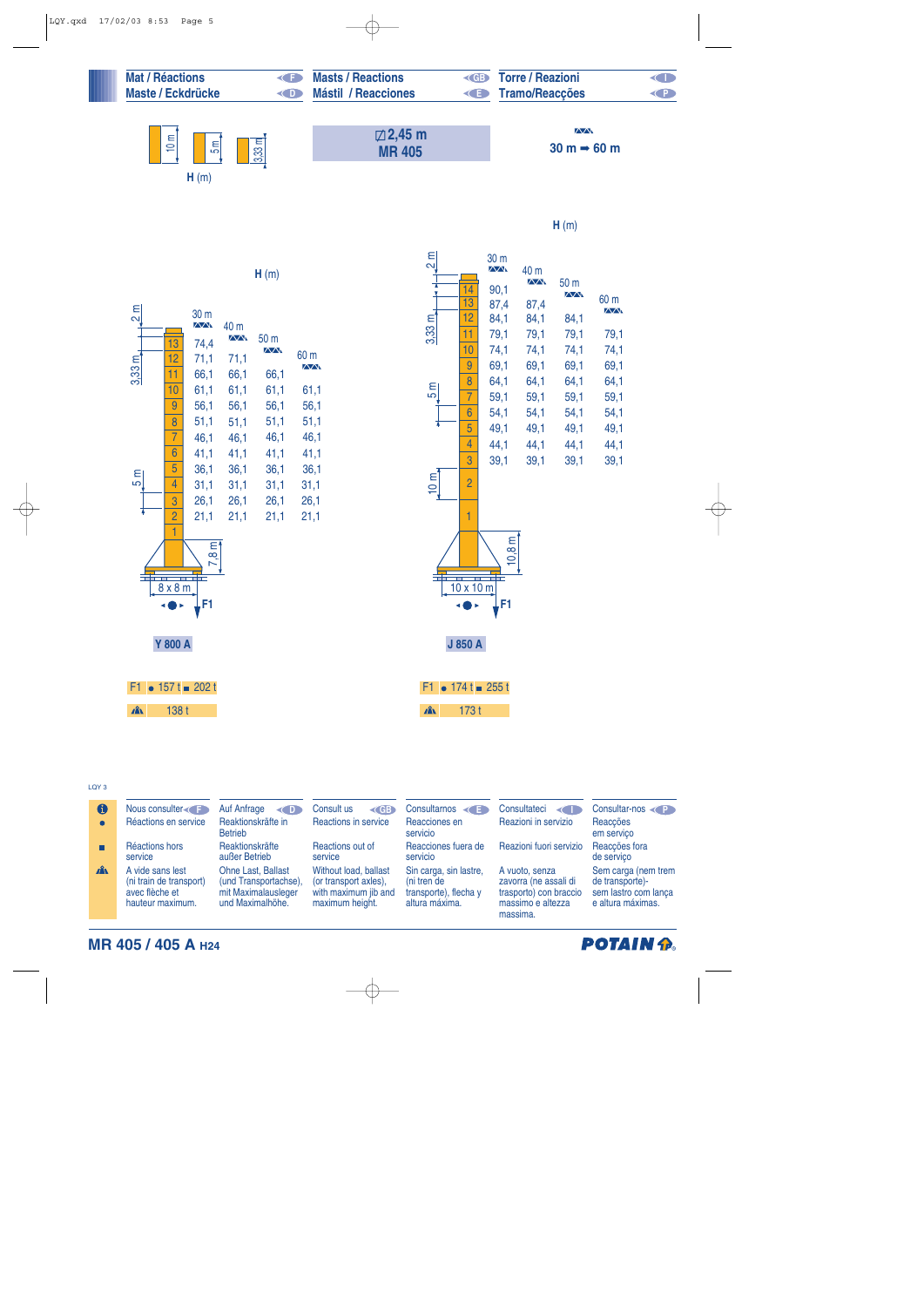

LQY 2



**POTAIN A**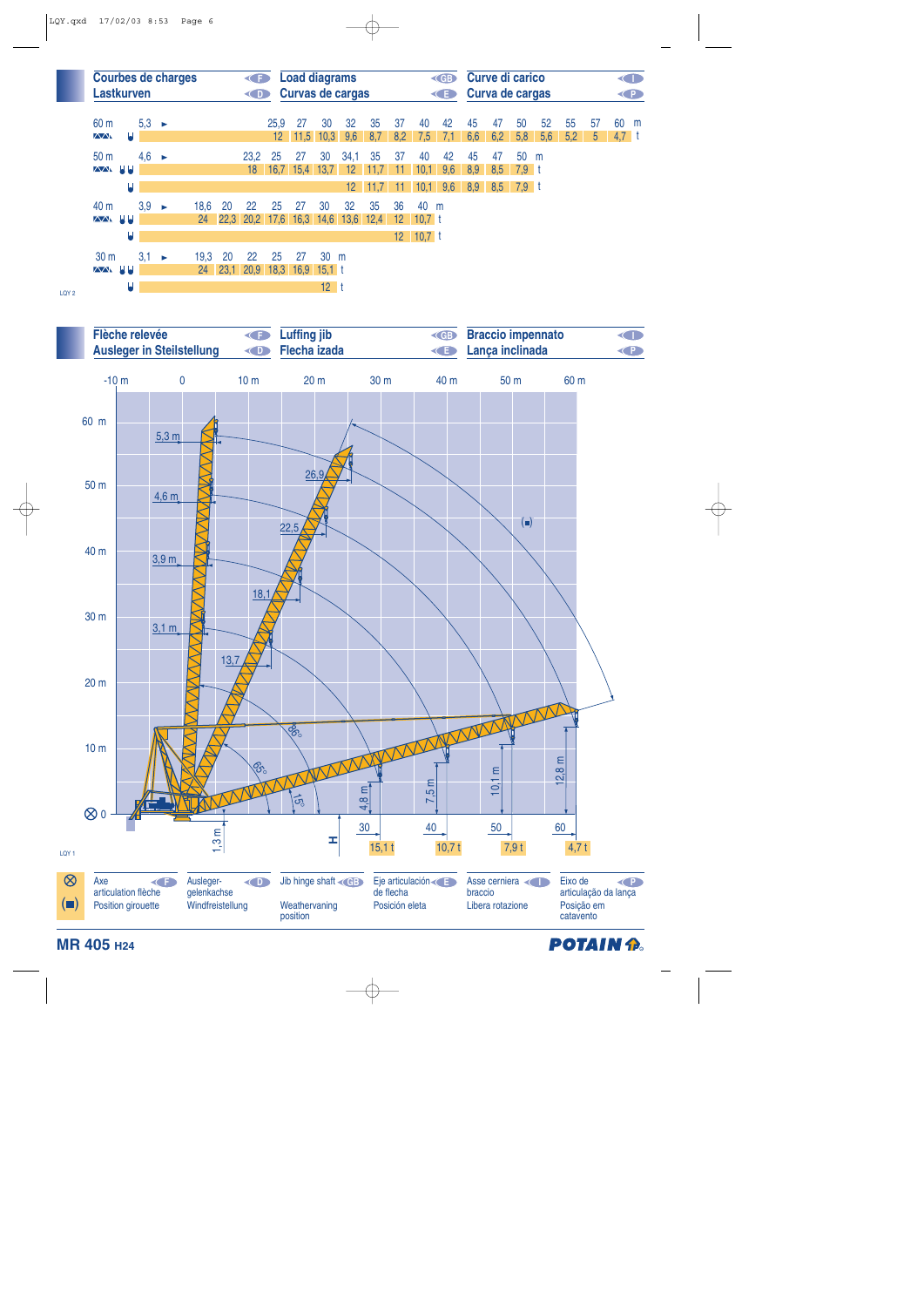



**MR 405 A H24**